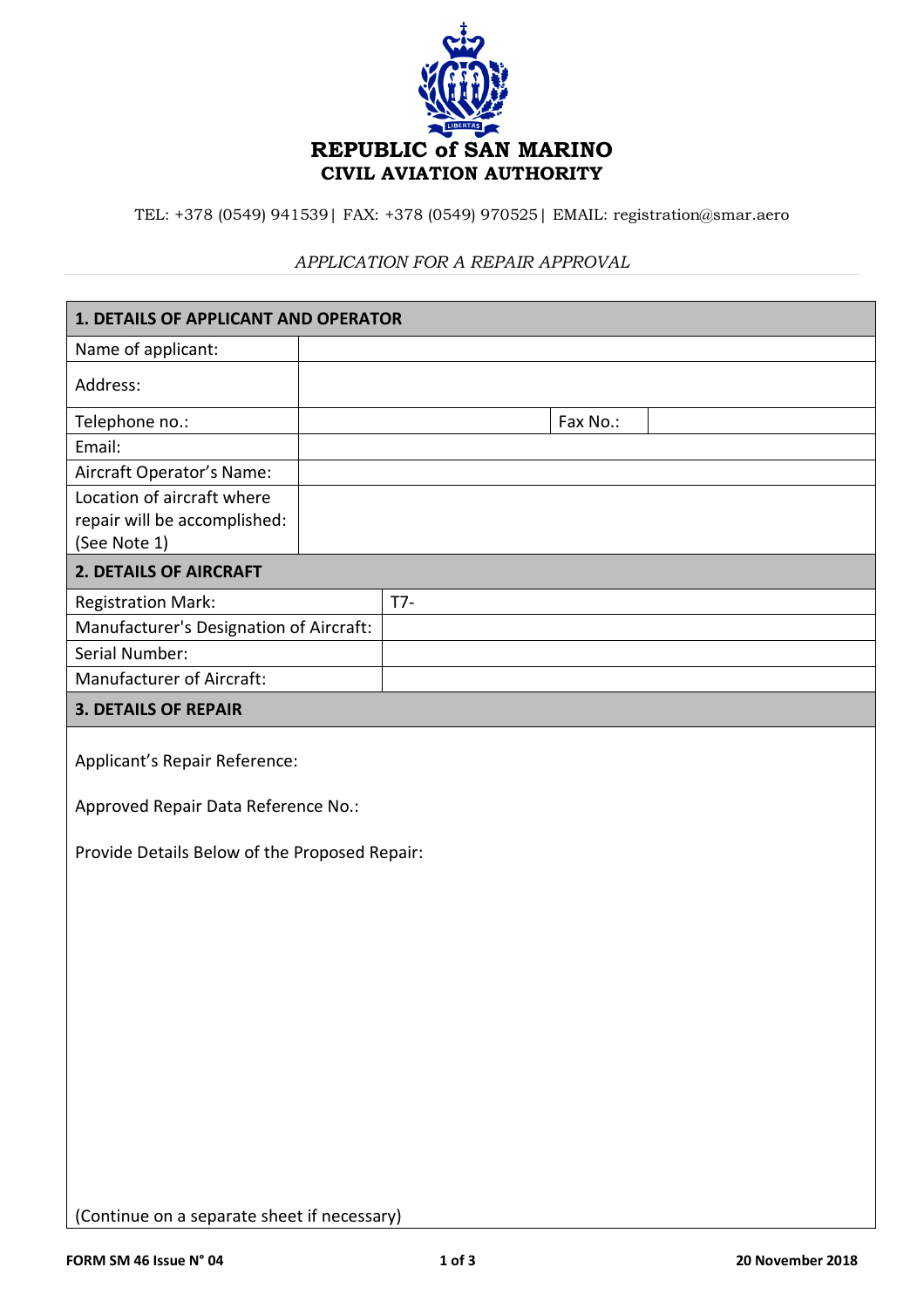### **4. ASSOCIATED REPAIR DATA**

Attach details of any Engineering Orders or other data used to effect the repair together with copies of the O.E.M or foreign Authority approval.

List below the attachments that form part of this application:

## (Continue on a separate sheet if necessary)

| <b>5. IMPLICATIONS OF THE REPAIR</b> |           |                        |  |  |
|--------------------------------------|-----------|------------------------|--|--|
| <b>YES</b>                           | <b>NO</b> | <b>Provide Details</b> |  |  |
|                                      |           |                        |  |  |
|                                      |           |                        |  |  |
|                                      |           |                        |  |  |
|                                      |           |                        |  |  |
|                                      |           |                        |  |  |
|                                      |           |                        |  |  |
|                                      |           |                        |  |  |
|                                      |           |                        |  |  |
|                                      |           |                        |  |  |
|                                      |           |                        |  |  |
|                                      |           |                        |  |  |

#### **6. APPLICANTS DECLARATION**

I hereby declare that to the best of my knowledge the particulars entered on this application are accurate in every respect.

After embodiment of this repair the aircraft will remain in compliance with the applicable, San Marino CAA accepted Type Certificate.

I agree to pay all charges in connection with this application in accordance with the current Scheme of Fees.

| Date:              | Position:               |  |
|--------------------|-------------------------|--|
| Name of Applicant: | Signature of Applicant: |  |